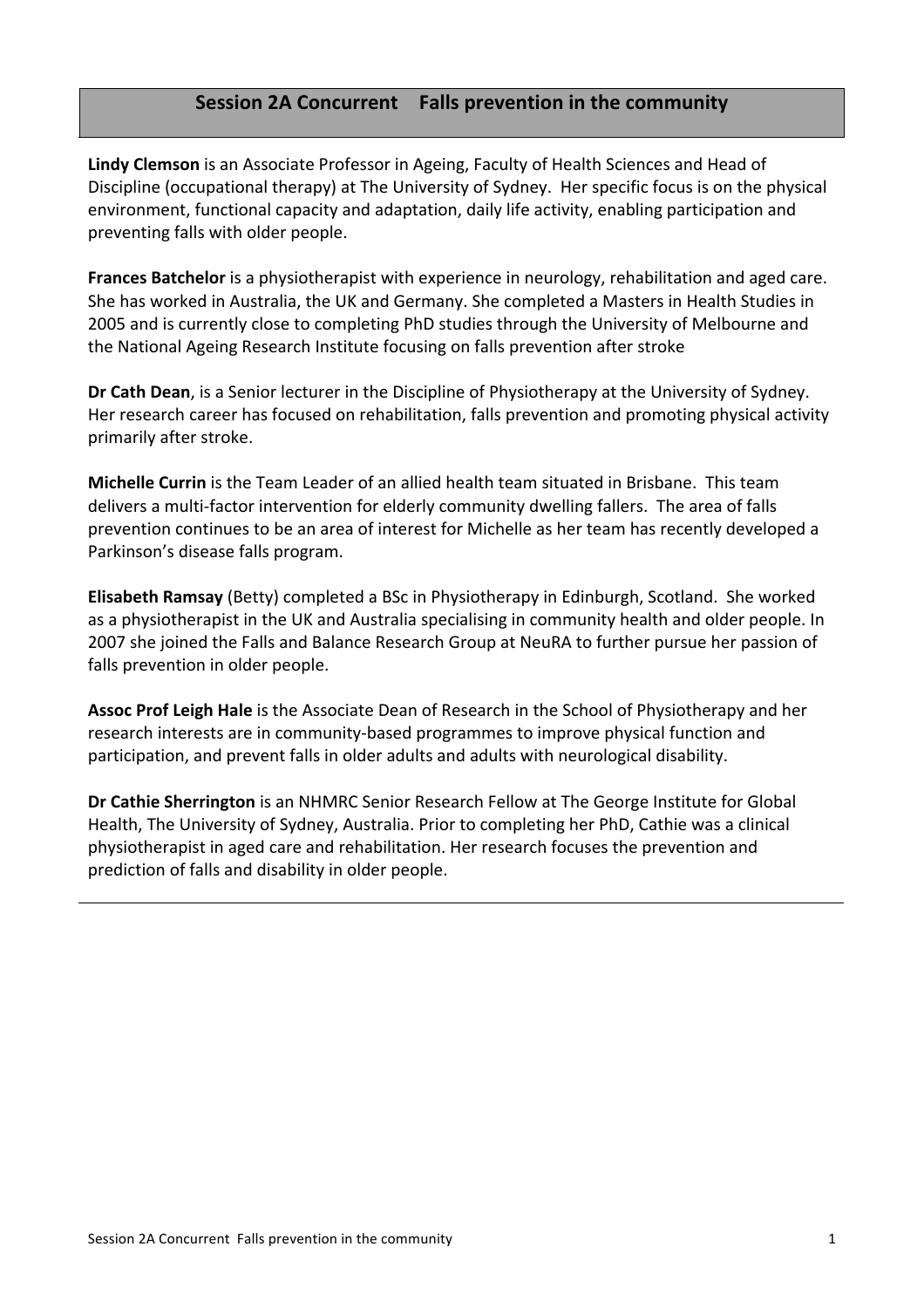#### **EMBEDDING BALANCE AND STRENGTH TRAINING IN DAILY LIFE ACTIVITY: A RANDOMISED TRIAL**

**Clemson L**, Fiatarone Singh M, Bundy A *The University of Sydney, Lidcombe, NSW, Australia*

### **Aim:**

The aim of this project was to establish the effectiveness of two different approaches to balance and strength training for improving the capacity of elderly people to avoid falls. One of these was LiFE, a new program that was home based and incorporated balance and strength training embedded into daily life activity. LiFE teaches balance and strength principles using specific strategies with individualised activities that are upgraded over seven sessions.

# **Methods:**

A sample of 317 community-dwelling persons 70 years and over who were at high risk of falling were randomly assigned to one of three groups: the LiFE program, a structured balance and strength exercise program, and a control group, who were given an unsupervised sham-gentle exercise program.

#### **Results:**

There was a statistically significant 31% reduction in the risk of falling for the LiFE participants compared with the control gentle exercise group (relative risk (RR) 0.69 (95% CI 0.47 to 0.99), n = 212). There was a reduction in the risk of falling of 19% for the structured exercise program compared with the control gentle exercise group, however, this was not significant (RR 0.81 (95% CI 0.56 to 1.17), n = 210). There were varying outcomes for both the LiFE and the structured program for balance efficacy, strength, balance and other disability measures.

#### **Conclusion:**

LiFE provides another choice of a falls prevention program that works. Functional tasks should be a focus for protection from falling.

#### **FALLS PREVENTION AFTER STROKE: RESULTS OF A RANDOMISED CONTROLLED TRIAL**

**Batchelor FA**<sup>1,2</sup>, Hill KD<sup>1,3</sup>, Mackintosh SF<sup>4</sup>, Said CM<sup>2,5</sup>, Fryer CE<sup>4</sup>, Whitehead C<sup>6</sup>

*1 National Ageing Research Institute, Parkville, VIC,* 

*Australia 2 University of Melbourne, Parkville, VIC, Australia 3 LaTrobe University & Northern Health, Bundoora VIC, Australia*

*4 University of South Australia, Adelaide, SA, Australia* 

*5 Austin Health, Heidelberg, VIC, Australia 6 Repatriation General Hospital, Daw Park, SA,* 

*Australia*

# **Aim:**

Falls are common after stroke with up to 75% of people falling in the first year after discharge from hospital. To date there have been no published randomised controlled trials (RCTs) evaluating the effects of multifactorial falls prevention programs for people with stroke. The aim of this study was to evaluate the effectiveness of a targeted multifactorial falls prevention program for people with stroke at high risk of falls.

### **Methods:**

People with stroke, returning home after rehabilitation and at high risk of falls (impaired balance, or a fall in hospital) ( $n = 156$ ) were randomised to receive intervention or usual care. The intervention incorporated targeted falls preventions strategies including referral for risk factor management, a home exercise program based on the Otago Exercise Programme, and education. Falls were monitored prospectively for one year using falls diaries.

# **Results:**

The falls rate in the intervention group was 1.89 falls/person-year and in the control group 1.76 falls/person-year, with no significant difference between the two groups (negative binomial regression, incidence rate ratio (IRR) 1.10, 95% CI 0.63 to1.90). The proportion of fallers (one or more falls) was lower in the intervention group (48%) than in the control group (58%), but this was not significant. The proportion of fallers was significantly higher in those who only partially adhered to the home exercise program compared with those who fully adhered and those who were non-adherent ( $p =$ 0.016).

# **Conclusion:**

This study is of one of the first large RCTs evaluating a multifactorial intervention specifically aimed at reducing falls in people with stroke. Falls prevention strategies that are effective in the community-dwelling older population were not effective in this population. Adherence to the home exercise program appears to be a factor in effectiveness. Findings from this study will guide future research into appropriate interventions.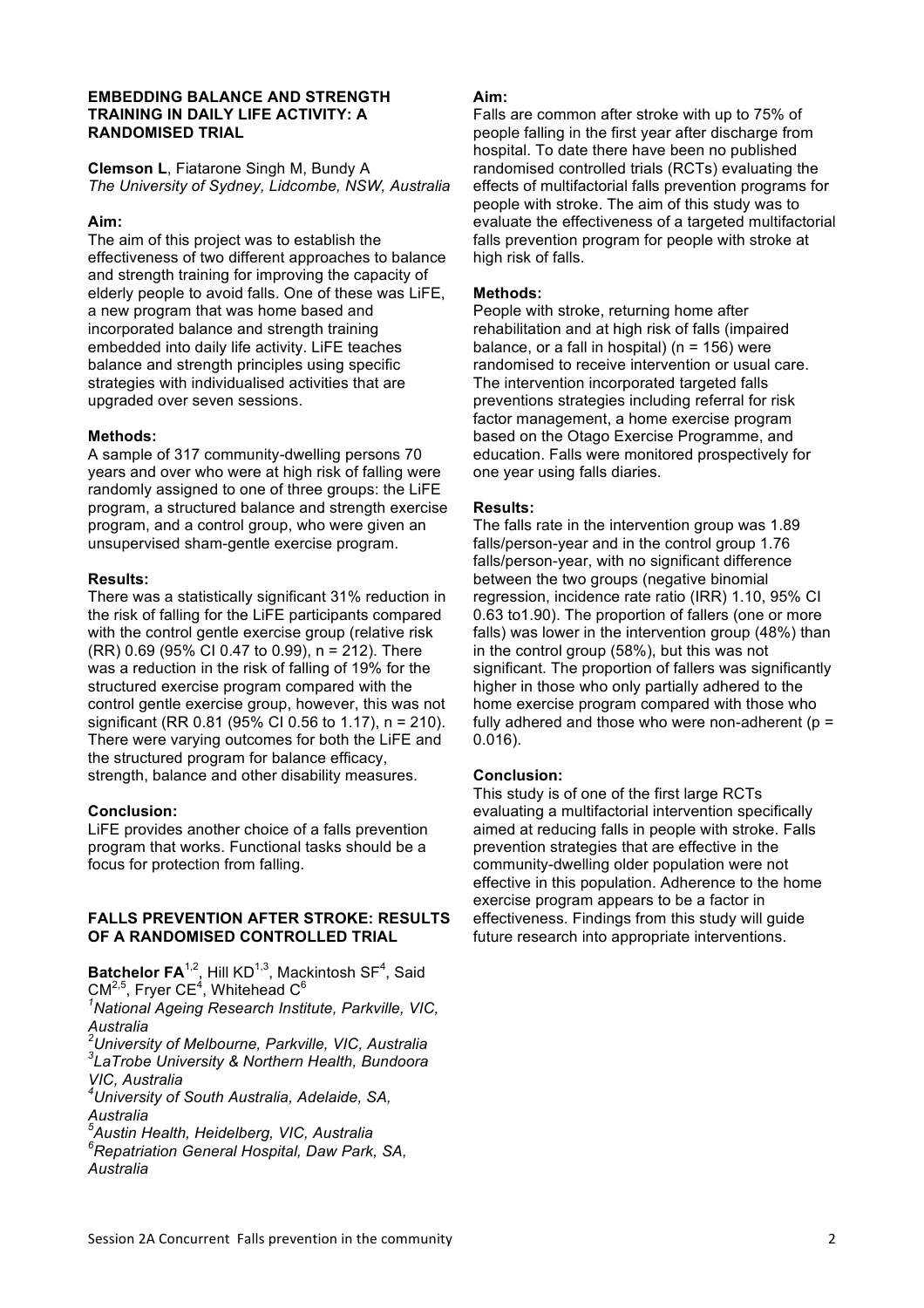#### **MOBILITY ENHANCEMENT AND FALLS PREVENTION AFTER STROKE: THE STROKE CLUB TRIAL**

**Dean CM<sup>1</sup>**, Sherrington C<sup>1,2</sup>, Rissel C<sup>1,3</sup>, Sharkey  $M<sup>4</sup>$ , Cumming R<sup>1</sup>, Lord SR<sup>5</sup>, Kirkham C<sup>4</sup>, O'Rourke  $\mathsf{S}^{1,5},$  Barker  $\mathsf{\tilde{R}}^6$ 

*1 The University of Sydney, Sydney, NSW, Australia 2 The George Institute for Global Health, Sydney, NSW, Australia*

*3 Health Promotion Unit, Sydney South West Area Health Service, Camperdown, NSW, Australia 4 Stroke Recovery Association NSW, Ryde, NSW, Australia*

*5 Neuroscience Research Australia, Randwick, NSW,* 

*Australia 6 James Cook University, Townsville, QLD, Australia*

# **Aim:**

Falls and poor mobility are major contributors to stroke-related disability. This study, funded by a NSW Health Promotion Research Demonstration Grant, aimed to establish and evaluate communitybased sustainable exercise programs utilising the Stroke Recovery Association NSW's Stroke Club network.

# **Methods**:

This was a prospective randomised controlled trial in which 151 community-dwelling stroke survivors, who were able to walk 10 m independently, were allocated to a lower limb exercise group (n = 76) or an upper limb exercise group ( $n = 75$ ). Both groups received a weekly exercise class plus home program. The exercise classes were delivered at Stroke Clubs. For the lower limb group, the program aimed to prevent falls, improve walking and increase physical activity using the Weight-bearing Exercise for Better Balance (WEBB) program.<sup>1</sup> For the upper limb group, the program aimed to improve upper limb and cognitive function. The primary outcomes measures were walking capacity and walking speed measured before and after the 12 month intervention, and falls measured monthly. Secondary outcome measures included falls risk, physical activity, cognition and upper limb function. **Results**:

Exercise classes were established in 11 Stroke Clubs. After 12 months, the lower limb group walked 34.3 m further in 6 min (95% CI 19.0 to 49.6, p < 0.001) and 0.07 m/s faster over 10 m (95% CI 0.01 to  $0.14$ ,  $p = 0.028$ ) than the upper limb group after controlling for baseline performance. There was no difference in the rate of falls between groups (incidence rate ratio =  $0.96$ ,  $95\%$  CI 0.59 to 1.57, p = 0.877). There were significant between group differences in several of the secondary outcomes.

# **Conclusion:**

The lower limb exercise program delivered through stroke clubs enhanced mobility but did not prevent falls.

#### **Reference:**

1. Dean CM, Rissel C, Sharkey M et al. Exercise intervention to prevent falls and enhance mobility in community dwellers after stroke: a protocol for a randomised controlled trial. BMC Neurol 2009;9:38.

#### **FACTORS PROMOTING ADHERENCE TO HOME MODIFICATION: RECOMMENDATIONS FOR FALLS PREVENTION**

**Currin ML**<sup>1</sup>, Comans TA<sup>1,2</sup>, Haines  $T^{3,4}$ , Heathcote  $K^{2,5}$ 

*1 Community Rehabilitation Service, Metro South HSD, Eight Mile Plains, QLD, Australia 2 Griffith University, Logan Campus Meadowbrook QLD, Australia*

*3 Southern Health, Allied Health Clinical Research Unit, VIC, Australia*

*4 Physiotherapy Department, Monash University, VIC, Australia*

*5 Northern Rivers University Department of Rural Health, University of Sydney, NSW, Australia*

#### **Aim:**

To identify the level of uptake of occupational therapists' home environmental audit recommendations by elderly people at risk of falling, and the intrinsic and extrinsic factors that contribute to adherence.

# **Methods:**

An environmental audit was conducted by an occupational therapist at the participant's home. A list of recommendations from the audit was compiled according to site of recommendation. Demographic details including income and educational level were collected along with other outcome measures: the Timed Up and Go, the Romberg balance test, psychological distress (K10), level of participation (FAI), quality of life (EQ-5D), body mass index and cognitive functioning (ATMS). Participants were followed up at six months to review the uptake of the recommendations from the initial home visit

#### **Results:**

All participants ( $n = 80$ ) were over 60 years of age. Of the recommendations made 55% were completed by six months. Increasing number of co-morbidities was a significant predictor of adherence with recommendations. Using external suppliers for the provision of recommendations improved the likelihood of the uptake.

#### **Conclusion:**

Occupational therapists need to consider a wide range of intrinsic and extrinsic factors which may contribute to adherence with home modifications.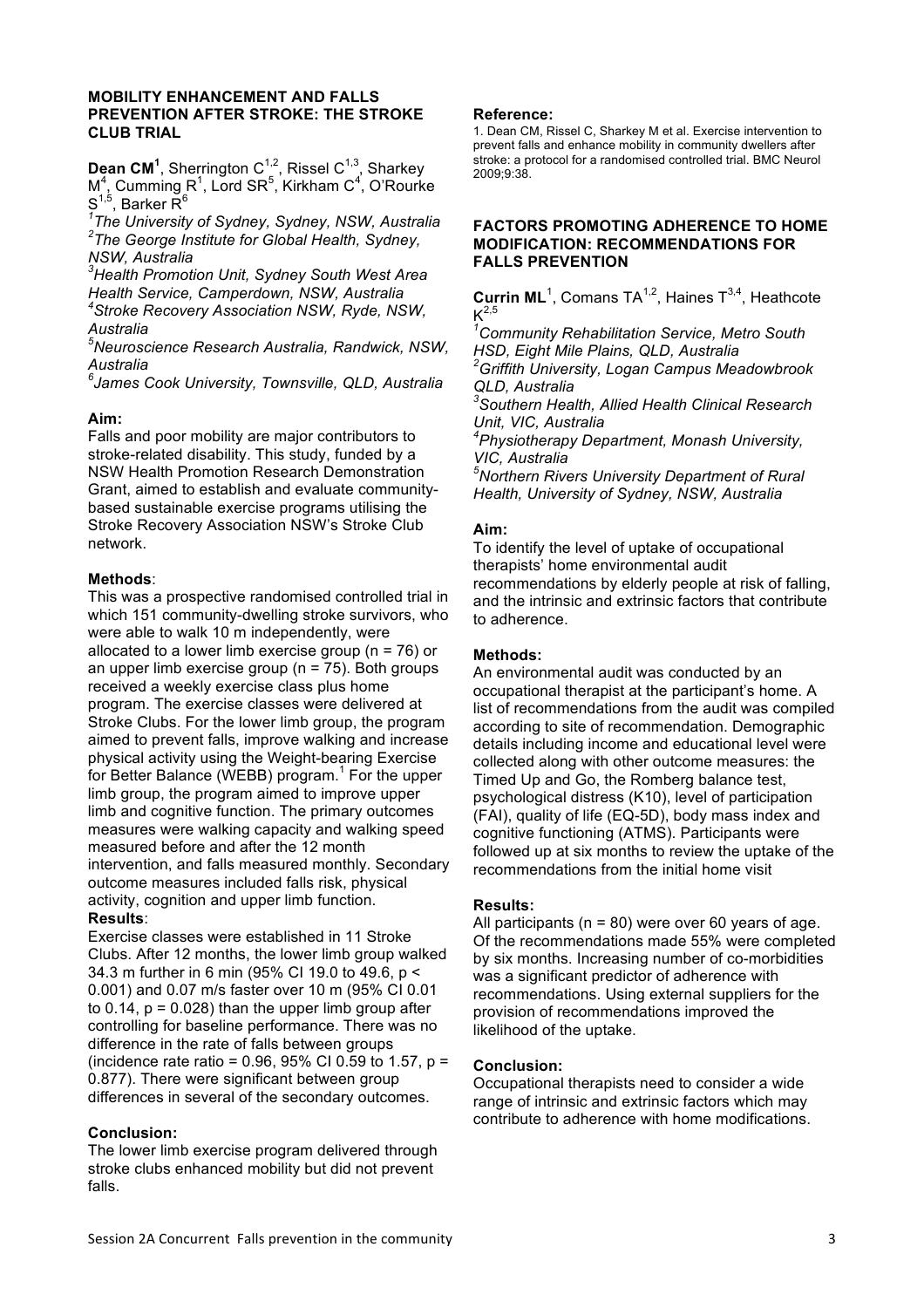#### **ADHERENCE TO HOME EXERCISE IN OLDER PEOPLE AFTER RECENT HOSPITAL STAYS**

**Ramsay E**<sup>1</sup>, Sherrington C<sup>2</sup>, O'Rourke S<sup>1,2</sup>, Barraclough  $E^{1,2}$ , Kirkham  $C^2$ , Close JCT<sup>1,3</sup>, Lord  $SR<sup>1</sup>$ 

*1 Neuroscience Research Australia, University of New South Wales, Sydney, NSW, Australia 2 The George Institute for Global Health, Sydney, NSW, Australia*

*3 Prince of Wales Hospital Clinical School, University of New South* Wales, Sydney, NSW, Australia

# **Aim:**

We are conducting a randomised trial to assess the effects of a home based exercise program on physical ability and falls in older adults who have recently had hospital stays. This study aimed to assess adherence to the home based exercise intervention being delivered in the trial.

# **Methods:**

Participants in the intervention group receive 10 visits from a physiotherapist in a 12 month period. A home exercise program is prescribed and includes exercises such as balance in standing, sit to stand and step ups onto a block. Dose and frequency of unsupervised home exercise sessions is negotiated with the participants. The data from the first 59 intervention group participants were used for this analysis. The type and dose of exercises prescribed to participants were documented by study physiotherapists. The adherence to exercises and challenges to progression of exercises were reported by both participants and study physiotherapists.

#### **Results:**

The average number of exercises prescribed by a physiotherapist at each home visit was 4.7. The average total exercise repetitions prescribed were 73 for each session. Participants agreed to complete an average of 4.2 exercise sessions per week. Study physiotherapists estimated that 67% of these sessions were undertaken and an average of 69% of prescribed exercises were completed. Study physiotherapists reported that exercise progression was limited by pain for 36 people (61%) and by exacerbation of medical conditions for 29 people (49%). Participants reported the most common factors limiting exercises were illness (12 people, 20%) and medical issues made worse by exercise (19 people, 32 %).

# **Conclusion:**

Adherence to a physiotherapist prescribed home exercise program in this clinical trial was found to be acceptable, but adversely influenced by medical issues. Analysis of the randomised trial results will enable assessment of the effectiveness of this program.

# **AQUA-AEROBICS TO IMPROVE BALANCE IN OLDER ADULTS WITH OSTEOARTHRITIS AND FALLS RISK**

**Hale LA**, Waters DL, Herbison P *University of Otago, Dunedin, New Zealand*

### **Aim:**

Lower extremity osteoarthritis (OA) in older adults is associated with functional losses, reduced daily physical activity and increased falls risk. Public health exercise programmes aimed at reducing falls risk in older adults are provided in New Zealand but are land-based, and potentially aggravate the signs and symptoms associated with arthritis. Aquaaerobics may be a suitable alternative form of fall prevention exercise. This paper reports the preliminary results of an observer-blinded, randomised controlled trial of the efficacy of an aqua-aerobics programme to improve measures of balance in older adults with OA who are at risk of falling.

# **Methods:**

Thirty-five volunteers (mean age  $74 \pm 6$  years; 9 males, 26 females) with moderate to severe OA (Western Ontario and McMaster Universities OA Index score) and at risk of falling (Falls Risk Assessment Tool) were randomised to either a 12 week, twice weekly aqua-aerobics programme (n = 21) or to a time-matched computer training programme (n = 14). Participants were tested at baseline and post-intervention with the balance sway tests from the short form Physiological Profile Assessment, and the Timed Get Up and Go and Step tests. Student's t-tests were used to compare differences within and between groups postintervention.

# **Results:**

At 12 weeks post-intervention there were no significant differences between the groups on any test, although both groups significantly improved on all tests ( $p < 0.05$ ).

#### **Conclusion:**

Although there were no between group differences, the significant improvement in measures of balance demonstrated by both groups may indicate that participation in community-based programmes that require an individual to mobilise and socialise out of the home may be enough to increase physical function in frail older adults.